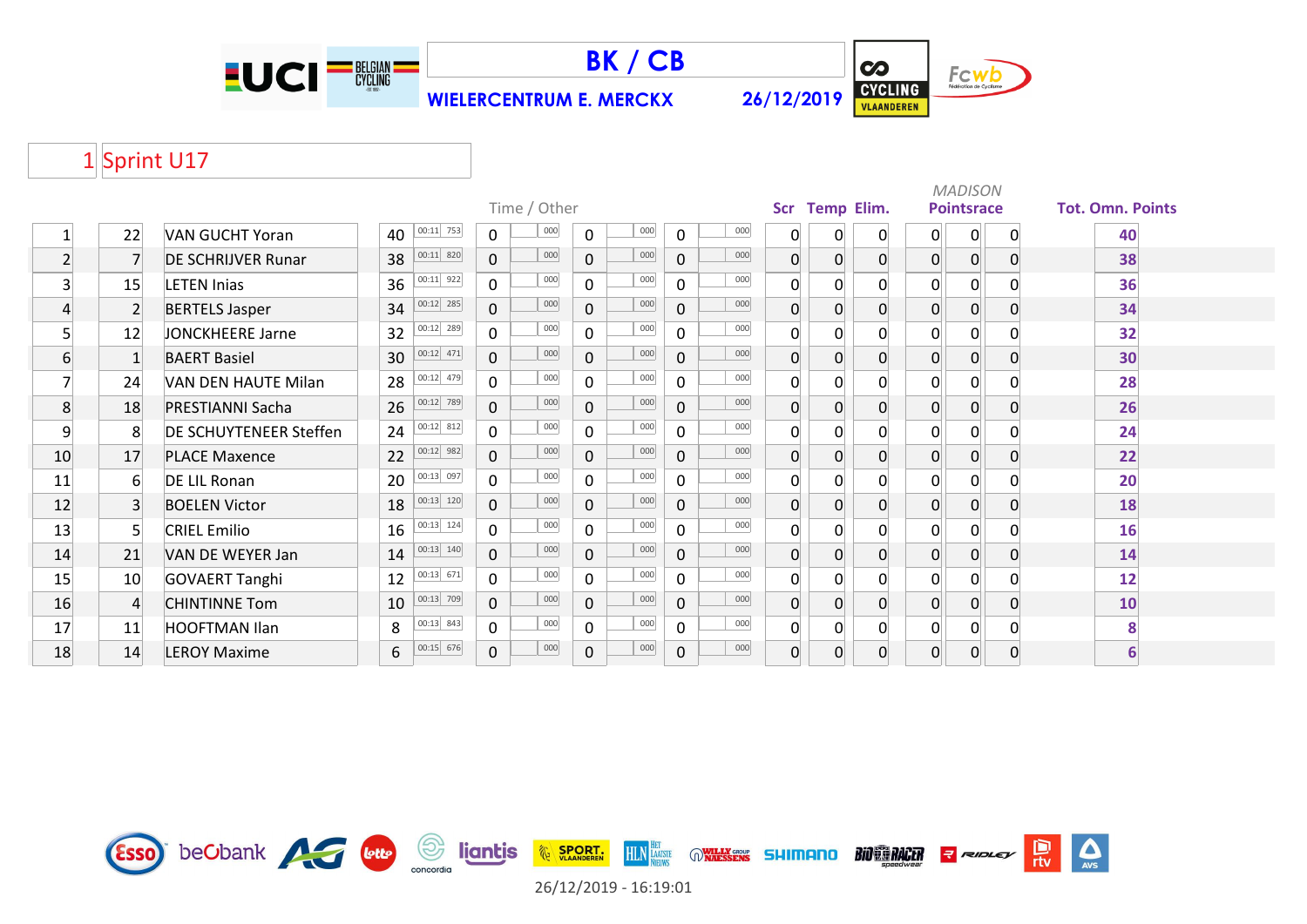



**WIELERCENTRUM E. MERCKX 26/12/2019**



 $\sum_{\text{AVS}}$ 

Pro

# 2 Sprint U19

|                         |    |                             |                     |                                                          |                     |                       |                |                   |                |                | <b>MADISON</b>    |                |                         |
|-------------------------|----|-----------------------------|---------------------|----------------------------------------------------------|---------------------|-----------------------|----------------|-------------------|----------------|----------------|-------------------|----------------|-------------------------|
|                         |    |                             |                     | Time / Other                                             |                     |                       |                | Scr Temp Elim.    |                |                | <b>Pointsrace</b> |                | <b>Tot. Omn. Points</b> |
| 1                       | 44 | VANDENBRANDEN Noah          | $ 00:11 $ 168<br>40 | 000<br>$\Omega$                                          | 000<br>0            | 000<br>0              | 0              | 0                 | 0              | 0              | 0                 | 0              | 40                      |
| $\overline{2}$          | 41 | <b>POLLEFLIET Gianluca</b>  | $ 00:11 $ 410<br>38 | 000<br>0                                                 | 000<br>$\mathbf 0$  | 000<br>$\overline{0}$ | $\overline{0}$ | $\overline{0}$    | $\mathbf{0}$   | 0              | $\overline{0}$    | $\overline{0}$ | 38                      |
| $\overline{\mathbf{3}}$ | 42 | <b>RAES Renzo</b>           | $ 00:11 $ 786<br>36 | 000<br>$\mathbf 0$                                       | 000<br>0            | 000<br>$\mathbf 0$    | 0              | $\overline{0}$    | 0              | 0              | $\Omega$          |                | 36                      |
| $\overline{4}$          | 39 | <b>HUBO Xander</b>          | $ 00:11 $ 810<br>34 | 000<br>$\mathbf{0}$                                      | 000<br>$\mathbf 0$  | 000<br>$\mathbf 0$    | $\overline{0}$ | $\overline{0}$    | 0              | $\overline{0}$ | $\overline{0}$    | $\overline{0}$ | 34                      |
| $\overline{5}$          | 38 | <b>DEWULF Wannes</b>        | $ 00:11 $ 998<br>32 | 000<br>$\mathbf 0$                                       | 000<br>$\mathbf{0}$ | 000<br>0              | 0              | 0                 | 0              | 0              | $\mathbf{0}$      |                | 32                      |
| 6                       | 36 | <b>DEDEURWAERDERE Brice</b> | $ 00:12 $ 429<br>30 | 000<br>$\overline{0}$                                    | 000<br>$\mathbf 0$  | 000<br>$\overline{0}$ | $\mathbf{0}$   | $\overline{0}$    | 0              | 0              | $\mathbf{0}$      |                | 30                      |
| $\overline{7}$          | 47 | <b>KINT Sander</b>          | $00:12$ 591<br>28   | 000<br>$\Omega$                                          | 000<br>$\Omega$     | 000<br>$\Omega$       | 0              | 0                 | 0              | 0              | 0                 |                | 28                      |
| 8                       | 33 | <b>BERTELS Lennert</b>      | 00:12 717<br>26     | 000<br>$\mathbf{0}$                                      | 000<br>$\mathbf 0$  | 000<br>$\Omega$       | $\overline{0}$ | $\overline{0}$    | $\overline{0}$ | $\overline{0}$ | $\overline{0}$    | $\overline{0}$ | 26                      |
| 9                       | 46 | <b>SCLACMENDER Mathias</b>  | 00:13 863<br>24     | 000<br>0                                                 | 000<br>0            | 000<br>0              | 0              | $\overline{0}$    | $\Omega$       | $\mathsf{O}$   | 0                 | $\overline{0}$ | 24                      |
|                         |    | 3 Sprint El/U23             |                     |                                                          |                     |                       |                |                   |                |                |                   |                |                         |
|                         |    |                             |                     |                                                          |                     |                       |                |                   |                |                | <b>MADISON</b>    |                |                         |
|                         |    |                             |                     | Time / Other                                             |                     |                       |                | <b>Temp Elim.</b> |                |                | <b>Pointsrace</b> |                | <b>Tot. Omn. Points</b> |
| $\mathbf{1}$            | 56 | <b>NYS Gerald</b>           | $00:11$ 094<br>40   | 000<br>$\mathbf{0}$                                      | 000<br>$\mathbf{0}$ | 000<br>$\Omega$       | 0              | $\mathbf{0}$      | 0              | 0              | $\overline{0}$    | $\mathbf 0$    | 40                      |
| $\overline{2}$          | 54 | <b>LEFEBER Mathias</b>      | $ 00:11 $ 337<br>38 | 000<br>$\overline{0}$                                    | 000<br>$\mathbf 0$  | 000<br>$\mathbf 0$    | 0              | $\overline{0}$    | 0              | $\overline{0}$ | $\overline{0}$    | $\overline{0}$ | 38                      |
| $\overline{\mathbf{3}}$ | 55 | LITVINOV Dominik            | $ 00:11 $ 432<br>36 | 000<br>000<br>000<br>$\mathbf 0$<br>$\Omega$<br>$\Omega$ |                     | $\Omega$              | $\Omega$       |                   | $\overline{0}$ | 0              |                   | 36             |                         |
| $\overline{4}$          | 51 | <b>DE GEETER Brent</b>      | $ 00:11 $ 609<br>34 | 000<br>$\mathbf{0}$                                      | 000<br>$\mathbf 0$  | 000<br>$\mathbf 0$    | 0              | $\overline{0}$    | 0              | 0              | $\overline{0}$    | $\Omega$       | 34                      |
| 5                       | 52 | <b>DECOSTER Michaël</b>     | 00:12 057<br>32     | 000<br>0                                                 | 000<br>0            | 000<br>0              | 0              | $\overline{0}$    |                | 0              | 0                 |                | 32                      |

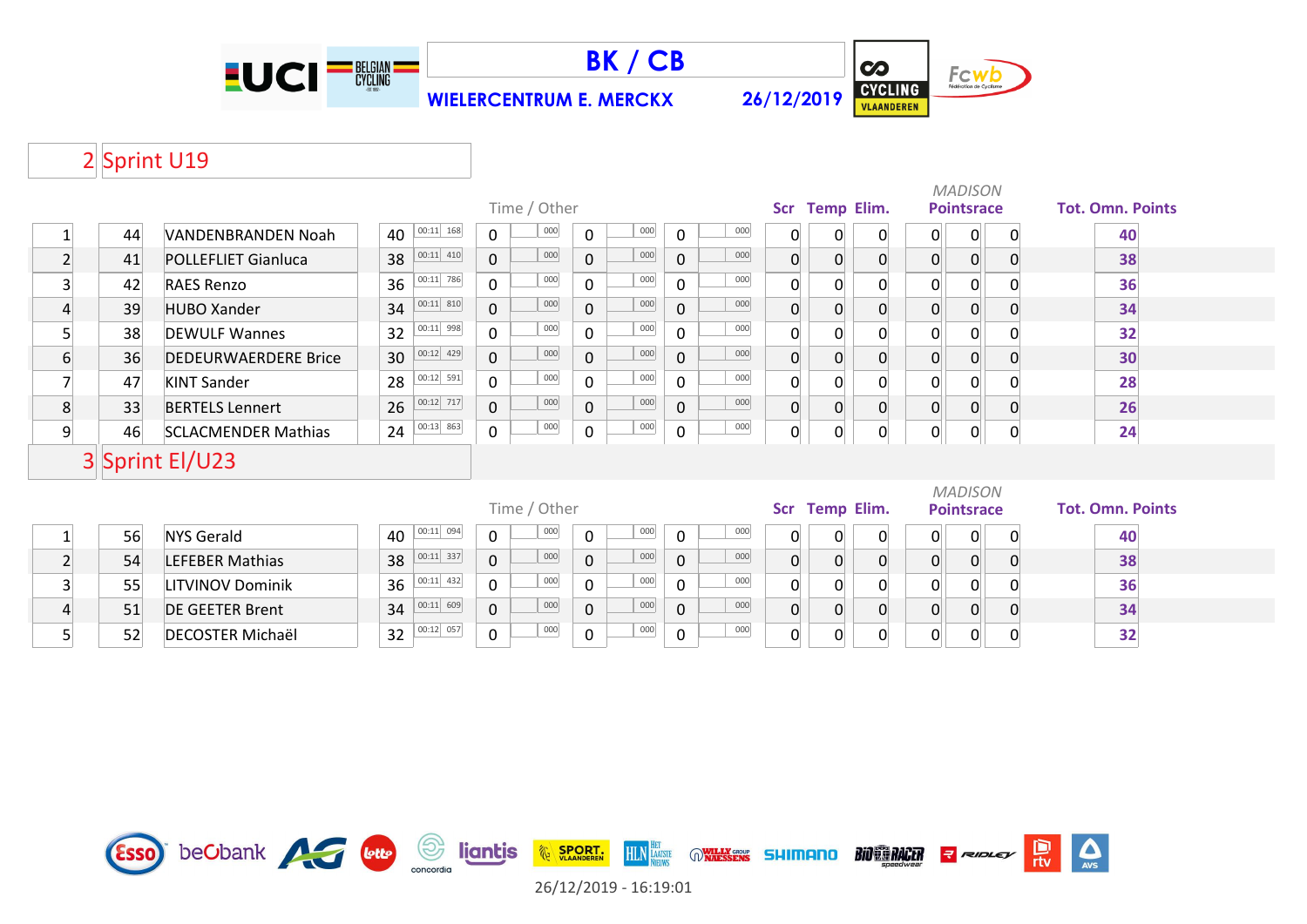



**WIELERCENTRUM E. MERCKX 26/12/2019**



 $\sum_{\text{AVS}}$ 

### 4 Indiv. Achterv/Pours. Ind. U19

|                |    |                             |             |     |    | Time / Other |                |     |                |     | Scr      | <b>Temp Elim.</b> |                | <b>MADISON</b><br><b>Pointsrace</b> |          | <b>Tot. Omn. Points</b> |
|----------------|----|-----------------------------|-------------|-----|----|--------------|----------------|-----|----------------|-----|----------|-------------------|----------------|-------------------------------------|----------|-------------------------|
|                | 44 | <b>VANDENBRANDEN Noah</b>   | 0           | 000 | 40 | 03:28 620    | $\Omega$       | 000 | $\mathbf 0$    | 000 | 0        | 0                 | 0              | 0                                   | $\Omega$ | 40                      |
| $\overline{2}$ | 41 | <b>POLLEFLIET Gianluca</b>  | 0           | 000 | 38 | 03:31 324    | $\Omega$       | 000 | $\mathbf{0}$   | 000 | 0        | 0                 | $\overline{0}$ | 0                                   |          | 38                      |
| 3              | 45 | <b>VERGOTE Diel</b>         | $\Omega$    | 000 | 36 | 03:33 950    | $\Omega$       | 000 | $\Omega$       | 000 | $\Omega$ | 0                 | $\overline{0}$ | 0                                   |          | 36                      |
| 4              | 37 | <b>DETALLE Noah</b>         | $\mathbf 0$ | 000 | 34 | 03:34 631    | $\mathbf 0$    | 000 | $\overline{0}$ | 000 | 0        | $\Omega$          | 0              | 0                                   |          | 34                      |
| 5              | 32 | <b>BERNARD Thibaut</b>      | 0           | 000 | 32 | 03:35 837    | $\Omega$       | 000 | $\mathbf{0}$   | 000 | 0        | $\Omega$          | 0              |                                     |          | 32                      |
| 6              | 36 | <b>DEDEURWAERDERE Brice</b> | 0           | 000 | 30 | 03:37 802    | $\overline{0}$ | 000 | $\mathbf 0$    | 000 | 0        | 0                 | $\overline{0}$ |                                     |          | 30                      |
|                | 42 | <b>RAES Renzo</b>           | $\Omega$    | 000 | 28 | 03:38 230    | $\Omega$       | 000 | $\mathbf{0}$   | 000 | 0        | 0                 | $\overline{0}$ | 0                                   |          | 28                      |
| 8              | 38 | <b>DEWULF Wannes</b>        | $\mathbf 0$ | 000 | 26 | 03:40 455    | $\mathbf{0}$   | 000 | 0              | 000 | 0        | 0                 | $\mathbf{0}$   |                                     |          | 26                      |
| 9              | 39 | <b>HUBO Xander</b>          | 0           | 000 | 24 | 03:41 309    | $\Omega$       | 000 | $\mathbf{0}$   | 000 | ი        | 0                 | $\Omega$       | 0                                   |          | 24                      |
| 10             | 43 | VAN RILLAERT Dayan          | 0           | 000 | 22 | 03:41 419    | $\Omega$       | 000 | $\mathbf{0}$   | 000 | 0        | 0                 | $\overline{0}$ |                                     |          | 22                      |
| 11             | 34 | <b>DEBUYSSCHERE Louis</b>   | $\Omega$    | 000 | 20 | 03:43 517    | $\Omega$       | 000 | $\Omega$       | 000 | 0        | 0                 | $\overline{0}$ | 0                                   |          | 20                      |
| 12             | 31 | <b>BEIRLAEN Jakov</b>       | $\mathbf 0$ | 000 | 18 | 03:51 037    | $\Omega$       | 000 | $\mathbf{0}$   | 000 | 0        | 0                 | $\mathbf{0}$   | 0                                   |          | 18                      |
| 13             | 33 | <b>BERTELS Lennert</b>      | $\Omega$    | 000 | 16 | 03:51 181    | $\Omega$       | 000 | $\mathbf 0$    | 000 | $\Omega$ | O                 | $\Omega$       | O                                   |          | 16                      |
| 14             | 35 | <b>DECEUNINCK Andreas</b>   | $\mathbf 0$ | 000 | 14 | 03:51 804    | $\mathbf 0$    | 000 | $\overline{0}$ | 000 | 0        | 0                 | $\overline{0}$ | 0                                   |          | 14                      |
| 15             | 46 | <b>SCLACMENDER Mathias</b>  | 0           | 000 | 12 | 04:03 119    | $\mathbf 0$    | 000 | 0              | 000 | 0        | $\Omega$          | 0              | 0                                   |          | 12                      |



26/12/2019 - 16:19:01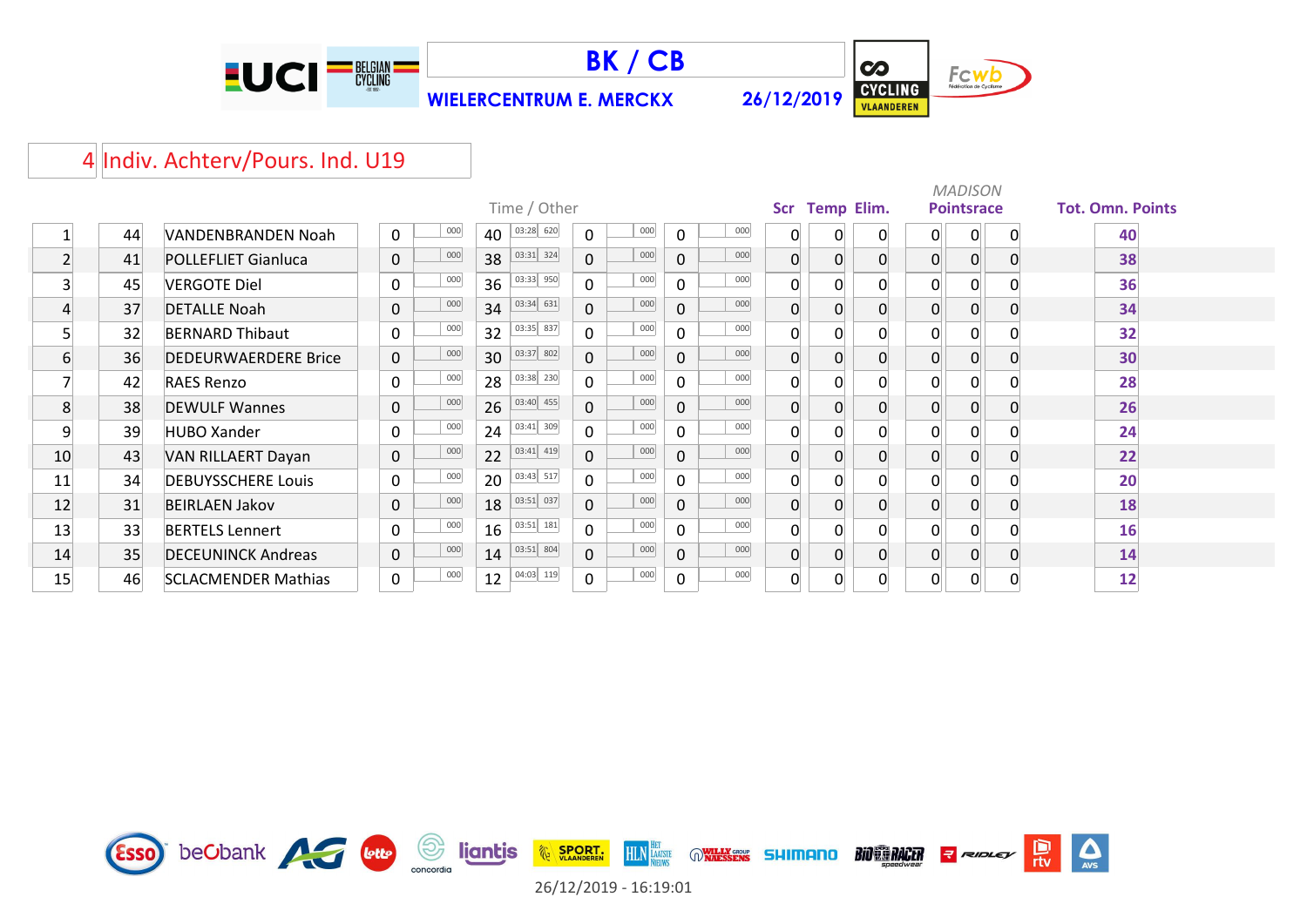

Esso beObank AG Lette



**WIELERCENTRUM E. MERCKX 26/12/2019**



 $\Delta$ 

 $\frac{D}{\pi v}$ 

**R** RIDLEY

**BIO CO RACER** 

## 5 Scratch U17

|                |                  |                            |                    | Time / Other          |                       |                       |                  | Scr Temp Elim. |                |                | <b>MADISON</b><br><b>Pointsrace</b> |                | <b>Tot. Omn. Points</b> |
|----------------|------------------|----------------------------|--------------------|-----------------------|-----------------------|-----------------------|------------------|----------------|----------------|----------------|-------------------------------------|----------------|-------------------------|
| $\mathbf{1}$   | 22               | <b>VAN GUCHT Yoran</b>     | 000<br>0           | 000<br>$\mathbf 0$    | 000<br>$\mathbf 0$    | 000<br>$\mathsf{O}$   | 40               | $\mathbf 0$    | $\overline{0}$ | $\mathbf{0}$   | $\overline{0}$                      | 0              | 40                      |
| $\overline{2}$ | 15               | <b>LETEN Inias</b>         | 000<br>$\mathbf 0$ | 000<br>$\overline{0}$ | 000<br>0              | 000<br>0              | 38               | $\overline{0}$ | 0              | 0              | 0                                   | $\overline{0}$ | 38                      |
| $\overline{3}$ | $\overline{7}$   | <b>DE SCHRIJVER Runar</b>  | 000<br>0           | 000<br>$\mathbf{0}$   | 000<br>$\mathbf{0}$   | 000<br>$\mathbf 0$    | 36               | $\overline{0}$ | 0              | $\Omega$       | $\Omega$                            |                | 36                      |
| 4              | 19               | <b>SLAETS Yorick</b>       | 000<br>$\mathbf 0$ | 000<br>$\Omega$       | 000<br>$\Omega$       | 000<br>$\overline{0}$ | 34               | $\overline{0}$ | 0              | $\overline{0}$ | 0                                   | $\Omega$       | 34                      |
| $\mathsf{S}$   | 17               | <b>PLACE Maxence</b>       | 000<br>$\mathbf 0$ | 000<br>$\overline{0}$ | 000<br>$\Omega$       | 000<br>$\mathbf 0$    | 32               | $\overline{0}$ | 0              | $\overline{0}$ | 0                                   |                | 32                      |
| 6              | 8                | DE SCHUYTENEER Steffen     | 000<br>$\mathbf 0$ | 000<br>$\Omega$       | 000<br>0              | 000<br>$\overline{0}$ | 30               | $\overline{0}$ | 0              | 0              | 0                                   | $\Omega$       | 30                      |
| $\overline{7}$ | 18               | <b>PRESTIANNI Sacha</b>    | 000<br>0           | 000<br>$\Omega$       | 000<br>$\Omega$       | 000<br>$\mathbf 0$    | 28               | $\overline{0}$ | 0              | 0              | 0                                   | <sup>0</sup>   | 28                      |
| 8              | $\mathbf{1}$     | <b>BAERT Basiel</b>        | 000<br>$\mathbf 0$ | 000<br>$\mathbf 0$    | 000<br>$\overline{0}$ | 000<br>$\overline{0}$ | 26               | $\overline{0}$ | 0              | 0              | 0                                   | $\Omega$       | 26                      |
| 9              | $\overline{5}$   | <b>CRIEL Emilio</b>        | 000<br>$\mathbf 0$ | 000<br>$\overline{0}$ | 000<br>$\mathbf{0}$   | 000<br>$\overline{0}$ | 24               | $\overline{0}$ | 0              | 0              | $\Omega$                            | <sup>n</sup>   | 24                      |
| 10             | 12               | JONCKHEERE Jarne           | 000<br>$\mathbf 0$ | 000<br>$\mathbf{0}$   | 000<br>$\mathbf{0}$   | 000<br>0              | 22               | $\overline{0}$ | 0              | $\overline{0}$ | $\Omega$                            | $\Omega$       | 22                      |
| 11             | $6 \overline{6}$ | <b>DE LIL Ronan</b>        | 000<br>$\mathbf 0$ | 000<br>$\Omega$       | 000<br>$\Omega$       | 000<br>0              | 20               | $\overline{0}$ | 0              | 0              | 0                                   | $\Omega$       | 20                      |
| 12             | 20               | <b>SOENENS Leyton</b>      | 000<br>$\mathbf 0$ | 000<br>$\overline{0}$ | 000<br>$\overline{0}$ | 000<br>$\mathbf{0}$   | 18               | $\overline{0}$ | 0              | 0              | 0                                   | $\Omega$       | 18                      |
| 13             | $\overline{2}$   | <b>BERTELS Jasper</b>      | 000<br>0           | 000<br>$\Omega$       | 000<br>$\Omega$       | 000<br>0              | 16               | $\overline{0}$ | 0              | 0              | 0                                   | <sup>0</sup>   | 16                      |
| 14             | 16               | <b>NUYTTENS Thibaud</b>    | 000<br>$\mathbf 0$ | 000<br>$\Omega$       | 000<br>$\Omega$       | 000<br>$\mathbf{0}$   | 14               | $\overline{0}$ | $\overline{0}$ | 0              | 0                                   | $\Omega$       | 14                      |
| 15             | 3                | <b>BOELEN Victor</b>       | 000<br>0           | 000<br>$\mathbf 0$    | 000<br>$\mathbf 0$    | 000<br>$\mathsf{O}$   | 12               | 0              | 0              | 0              | 0                                   | $\Omega$       | 12                      |
| 16             | 11               | <b>HOOFTMAN Ilan</b>       | 000<br>$\mathbf 0$ | 000<br>$\Omega$       | 000<br>0              | 000<br>0              | 10               | $\overline{0}$ | 0              | $\overline{0}$ | $\overline{0}$                      | $\Omega$       | 10                      |
| 17             | 13               | L'EAU Michiel              | 000<br>0           | 000<br>$\Omega$       | 000<br>$\Omega$       | 000<br>$\mathbf 0$    | 8                | $\overline{0}$ | $\Omega$       | 0              | $\Omega$                            | <sup>n</sup>   | 8                       |
| 18             | 21               | VAN DE WEYER Jan           | 000<br>$\mathbf 0$ | 000<br>$\overline{0}$ | 000<br>0              | 000<br>$\overline{0}$ | $6 \overline{6}$ | $\overline{0}$ | 0              | $\overline{0}$ | 0                                   | $\overline{0}$ | 6                       |
| 19             | 23               | <b>VAN OUDENHOVE Stian</b> | 000<br>$\mathbf 0$ | 000<br>$\overline{0}$ | 000<br>$\mathbf{0}$   | 000<br>$\mathbf 0$    | $\overline{4}$   | $\overline{0}$ | 0              | 0              | 0                                   |                | Δ                       |
| 20             | 10               | <b>GOVAERT Tanghi</b>      | 000<br>$\mathbf 0$ | 000<br>$\Omega$       | 000<br>$\Omega$       | 000<br>$\overline{0}$ | $\overline{2}$   | $\overline{0}$ | $\overline{0}$ | $\overline{0}$ | 0                                   | $\Omega$       | $\overline{2}$          |
| 21             | 14               | <b>LEROY Maxime</b>        | 000<br>0           | 000<br>$\Omega$       | 000<br>$\Omega$       | 000<br>$\overline{0}$ | $\mathbf{1}$     | $\overline{0}$ | 0              | 0              | 0                                   | $\Omega$       |                         |
| 22             | $\overline{4}$   | <b>CHINTINNE Tom</b>       | 000<br>$\pmb{0}$   | 000<br>$\mathbf 0$    | 000<br>0              | 000<br>0              | $1\overline{ }$  | $\overline{0}$ | 0              | 0              | 0                                   | $\overline{0}$ | $\mathbf{1}$            |



**HLN**<br>**HLN**<br>NEIWS

**WILLY GROUP SHIMANO** 

**EXAMPLE SPORT.** 

**September 11**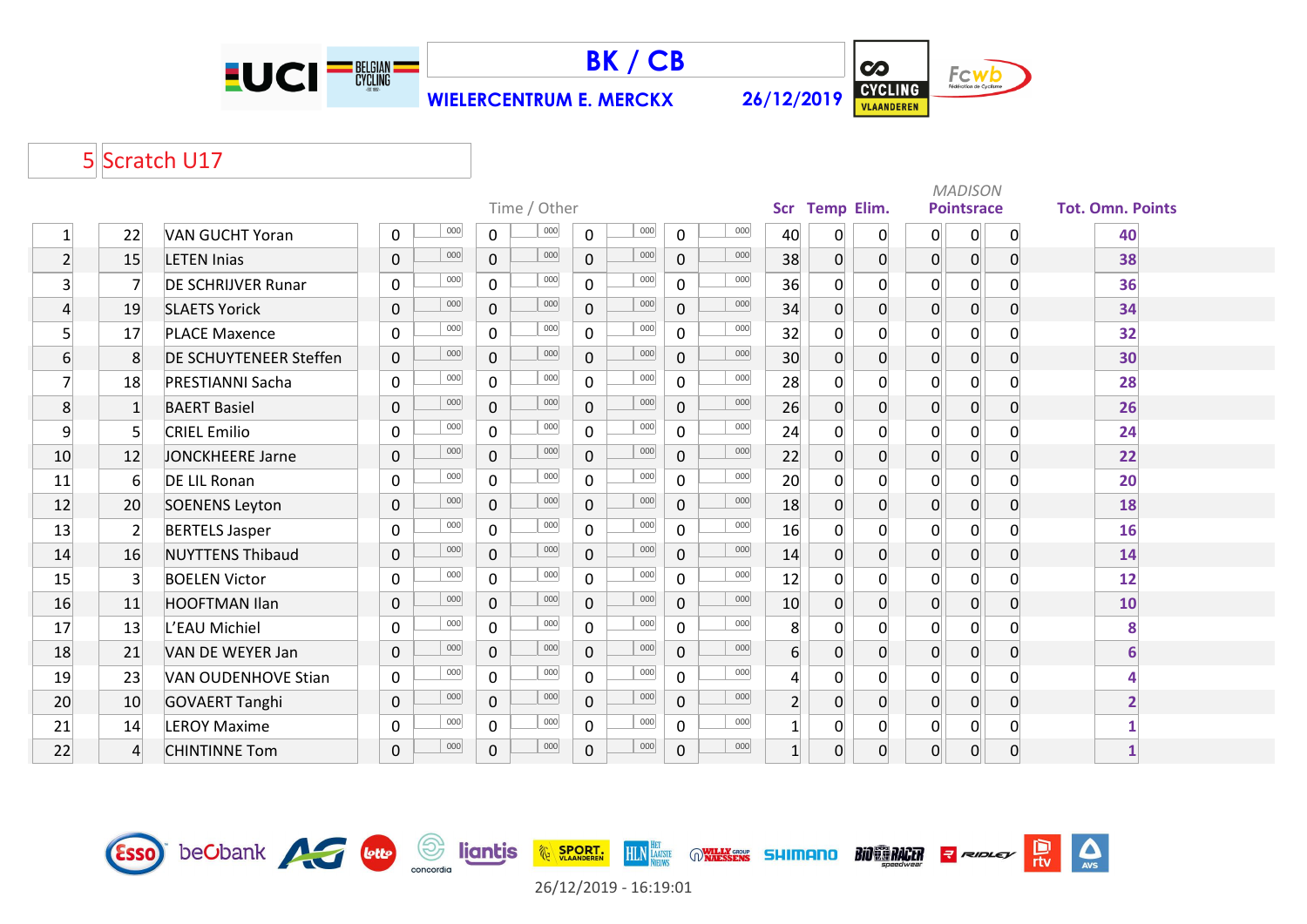





# 6 Indiv. Achterv/Pours. Ind. U19 - final

|   |    |                            |          |                 |             |     |          |     |                |    | <b>MADISON</b>    |                         |
|---|----|----------------------------|----------|-----------------|-------------|-----|----------|-----|----------------|----|-------------------|-------------------------|
|   |    |                            |          | Time / Other    |             |     |          |     | Scr Temp Elim. |    | <b>Pointsrace</b> | <b>Tot. Omn. Points</b> |
|   | 44 | VANDENBRANDEN Noah         | 000<br>0 | 000<br>40       | $\Omega$    | 000 | 0        | 000 |                | 0  |                   | 40                      |
|   | 41 | <b>POLLEFLIET Gianluca</b> | 000<br>0 | 000<br>38       | $\Omega$    | 000 | $\Omega$ | 000 |                | 0  |                   | 38                      |
|   | 45 | <b>VERGOTE Diel</b>        | 000<br>0 | 03:34 573<br>36 | $\mathbf 0$ | 000 | 0        | 000 |                | 0. |                   | 36                      |
| ▵ | 37 | <b>DETALLE Noah</b>        | 000<br>0 | 03:36 265<br>34 | $\Omega$    | 000 | 0        | 000 |                | 0. |                   | 34                      |

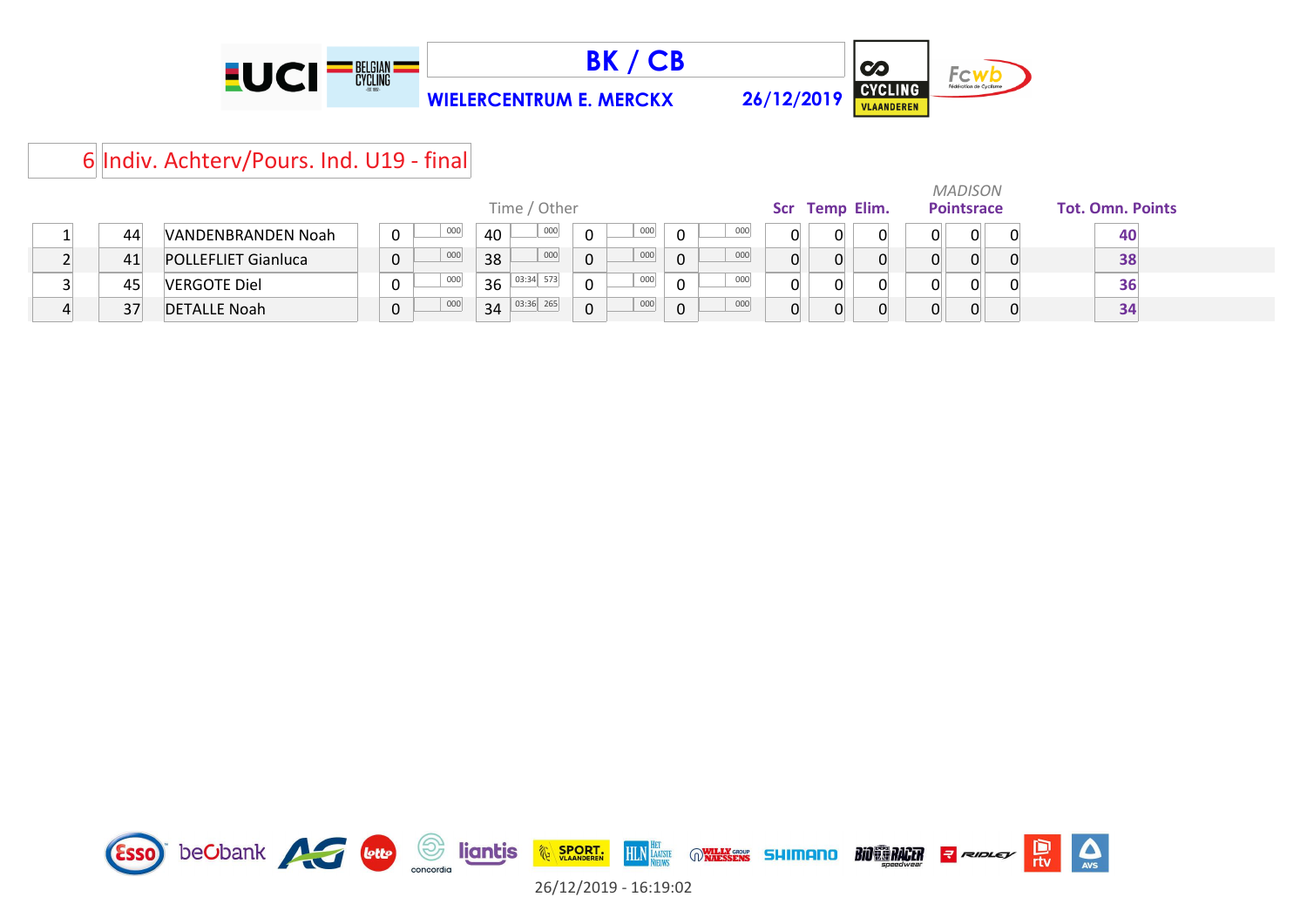

## **WIELERCENTRUM EDDY MERCKX BK/CB SPRINT**



| SPRINT         |                |                               | <b>I/8 FINALE</b> |                |              |                           |    |                |           | 1/4 FINALE     |
|----------------|----------------|-------------------------------|-------------------|----------------|--------------|---------------------------|----|----------------|-----------|----------------|
| Heat           | Nr.            | Naam/Nom                      | PI.               | Heat           | Nr.          | Naam/Nom                  | S1 | S <sub>2</sub> | <b>B1</b> | PI.            |
| 1              | 22             | <b>VAN GUCHT Yoran</b>        | 1                 | 1              | 22           | <b>VAN GUCHT Yoran</b>    | x  | x              |           | $\mathbf{1}$   |
|                | 4              | <b>CHINTINNE Tom</b>          | $\overline{2}$    |                | 18           | <b>PRESTIANNI Sacha</b>   |    |                |           | $\overline{2}$ |
| $\overline{2}$ | 7              | <b>DE SCHRIJVER Runar</b>     | 1                 | $\overline{2}$ |              | <b>DE SCHRIJVER Runar</b> | x  | Ιx             |           | $\mathbf{1}$   |
|                | 10             | <b>GOVAERT Tanghi</b>         | $\overline{2}$    |                | 24           | VAN DEN HAUTE Milan       |    |                |           | $\overline{2}$ |
| 3              | 15             | <b>LETEN Inias</b>            | 1                 | 3              | 15           | <b>LETEN Injas</b>        | x  | x              |           | $\mathbf{1}$   |
|                | 21             | VAN DE WEYER Jan              | 2                 |                | $\mathbf{1}$ | <b>BAERT Basiel</b>       |    |                |           | 2              |
| 4              | $\overline{2}$ | <b>BERTELS Jasper</b>         | 1                 | 4              | 2            | <b>BERTELS Jasper</b>     | x  | x              |           | $\mathbf{1}$   |
|                | 5.             | <b>CRIEL Emilio</b>           | $\overline{2}$    |                | 12           | <b>JONCKHEERE Jarne</b>   |    |                |           | $\overline{2}$ |
| 5              | 12             | <b>JONCKHEERE Jarne</b>       | $\mathbf{1}$      |                |              |                           |    |                |           |                |
|                | 3.             | <b>BOELEN Victor</b>          | $\overline{2}$    |                |              |                           |    |                |           |                |
| 6              | 1              | <b>BAERT Basiel</b>           | 1                 |                |              |                           |    |                |           | 1/2 FINALE     |
|                | 6              | <b>DE LIL Ronan</b>           | $\overline{2}$    | Heat           | Nr.          | Naam/Nom                  | S1 | S <sub>2</sub> | <b>B1</b> | PI.            |
| 7              | 24             | VAN DEN HAUTE Milan           | $\mathbf{1}$      | 1              | 22           | VAN GUCHT Yoran           | x  | x              |           | $\mathbf{1}$   |
|                | 17             | <b>PLACE Maxence</b>          | 2                 |                | 2            | <b>BERTELS Jasper</b>     |    |                |           | $\overline{2}$ |
| 8              | 18             | <b>PRESTIANNI Sacha</b>       | 1                 | $\overline{2}$ |              | DE SCHRIJVER Runar        |    | x              |           | $\overline{2}$ |
|                | 8              | <b>DE SCHUYTENEER Steffen</b> | $\overline{2}$    |                | 15           | <b>LETEN Inias</b>        | x  |                | x         | 1              |

|                |                        | <b>I/O FINALE</b> |      |     |                           |    |                |           | 1/4 FINALI |
|----------------|------------------------|-------------------|------|-----|---------------------------|----|----------------|-----------|------------|
| Nr.            | Naam/Nom               | PI.               | Heat | Nr. | Naam/Nom                  | S1 | S <sub>2</sub> | <b>B1</b> | PI.        |
| 22             | <b>VAN GUCHT Yoran</b> |                   |      | 22  | <b>VAN GUCHT Yoran</b>    | х  | X              |           |            |
| $\overline{4}$ | <b>CHINTINNE Tom</b>   |                   |      | 18  | <b>PRESTIANNI Sacha</b>   |    |                |           |            |
| $\overline{7}$ | DE SCHRIJVER Runar     |                   | າ    |     | <b>DE SCHRIJVER Runar</b> |    | X              |           |            |
| 10             | <b>GOVAERT Tanghi</b>  |                   |      | 24  | VAN DEN HAUTE Milan       |    |                |           |            |
| 15             | <b>LETEN Injas</b>     |                   | 3    | 15  | <b>LETEN Inias</b>        | ᄉ  | X              |           |            |
| 21             | VAN DE WEYER Jan       |                   |      |     | <b>BAERT Basiel</b>       |    |                |           |            |
| $2^{\circ}$    | <b>BERTELS Jasper</b>  |                   | 4    | 2   | <b>BERTELS Jasper</b>     | ΙX | X              |           |            |
| 5              | <b>CRIEL Emilio</b>    |                   |      | 12  | <b>JONCKHEERE Jarne</b>   |    |                |           |            |

| SPRINT |     |                            | L/8 FINALE |      |    |                            |    |                |           | 1/4 FINALE |      |     |                            |    |                |      | <b>FINALE</b> |
|--------|-----|----------------------------|------------|------|----|----------------------------|----|----------------|-----------|------------|------|-----|----------------------------|----|----------------|------|---------------|
| Heat   | Nr. | Naam/Nom                   | DI<br>٠.   | Heat | Nr | Naam/Nom                   |    | S <sub>2</sub> | <b>B1</b> | ΡI         | Heat | Nr. | Naam/Nom                   | S1 | S <sub>2</sub> | . B1 |               |
|        | 22  | <b>IVAN GUCHT Yoran</b>    |            |      |    | VAN GUCHT Yoran            |    | Iχ             |           |            |      |     | <b>BERTELS Jasper</b>      |    |                |      |               |
|        |     | <b>ICHINTINNE Tom</b>      |            |      | 18 | <b>IPRESTIANNI Sacha</b>   |    |                |           |            |      |     | <b>IDE SCHRIJVER Runar</b> |    |                |      |               |
|        |     | <b>IDE SCHRIJVER Runar</b> |            |      |    | <b>IDE SCHRIJVER Runar</b> | ΙX | Ιx             |           |            |      |     | <b>VAN GUCHT Yoran</b>     |    |                |      |               |
|        | 10  | <b>GOVAERT Tanghi</b>      |            |      | 24 | VAN DEN HAUTE Milan        |    |                |           |            |      |     | <b>LETEN Injas</b>         |    |                |      |               |

|    | IBAERT Basiel                  |  |      |     |                            |    |    |           | <b>I/Z FINALE</b> |
|----|--------------------------------|--|------|-----|----------------------------|----|----|-----------|-------------------|
| 6  | DE LIL Ronan                   |  | Heat | Nr. | Naam/Nom                   | S1 | S2 | <b>B1</b> | PI.               |
| 24 | <b>IVAN DEN HAUTE Milan</b>    |  |      |     | VAN GUCHT Yoran            |    | ΙX |           |                   |
| 17 | <b>PLACE Maxence</b>           |  |      |     | <b>BERTELS Jasper</b>      |    |    |           |                   |
| 18 | IPRESTIANNI Sacha              |  |      |     | <b>IDE SCHRIJVER Runar</b> |    | X  |           |                   |
| 8  | <b>IDE SCHUYTENEER Steffen</b> |  |      | 15  | LETEN Inias                |    |    |           |                   |



Update: 26/12/2019 - 16:15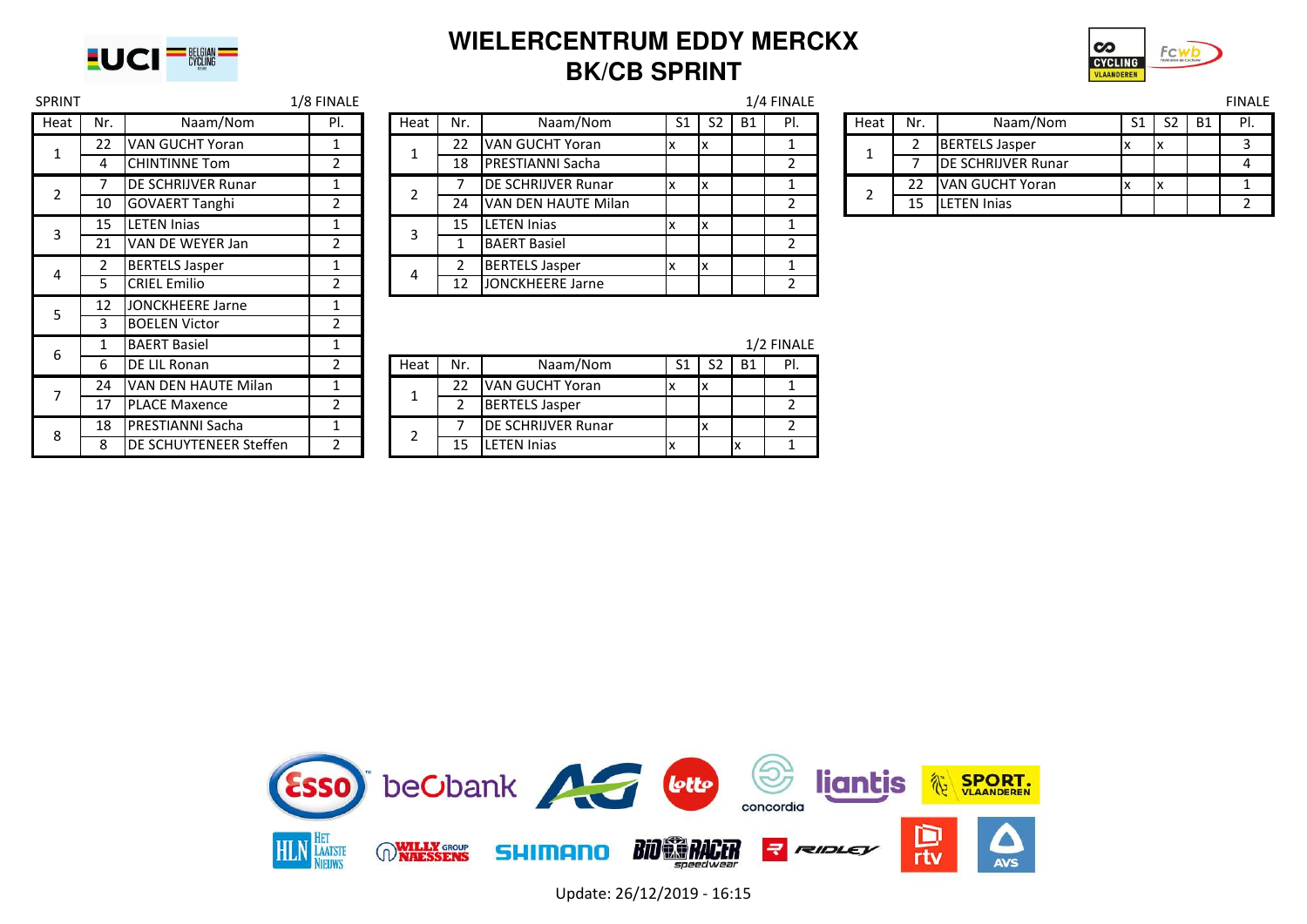

## **WIELERCENTRUM EDDY MERCKX BK/CB SPRINT**



| <b>SPRINT</b> |     |                            |                |                |           | 1/4 FINALE |      |     |                            |                |                |    | <b>FINALE</b> |
|---------------|-----|----------------------------|----------------|----------------|-----------|------------|------|-----|----------------------------|----------------|----------------|----|---------------|
| Heat          | Nr. | Naam/Nom                   | S <sub>1</sub> | S <sub>2</sub> | <b>B1</b> | PI.        | Heat | Nr. | Naam/Nom                   | S <sub>1</sub> | S <sub>2</sub> | B1 | PI.           |
|               | 44  | VANDENBRANDEN Noah         | X              | IΧ             |           |            |      | 38  | <b>DEWULF Wannes</b>       | $\lambda$      | IΧ             |    |               |
|               | 33  | <b>BERTELS Lennert</b>     |                |                |           |            |      | 42  | <b>RAES Renzo</b>          |                |                |    |               |
|               | 41  | <b>POLLEFLIET Gianluca</b> |                | Iχ             |           |            |      | 44  | VANDENBRANDEN Noah         | x              | X              |    |               |
|               | 47  | <b>KINT Sander</b>         |                |                |           | 2          |      | 41  | <b>POLLEFLIET Gianluca</b> |                |                |    |               |
|               | 42  | <b>RAES Renzo</b>          |                | Iχ             |           |            |      |     |                            |                |                |    |               |
|               | 36  | DEDEURWAERDERE Brice       |                |                |           |            |      |     |                            |                |                |    |               |
| 4             | 39  | <b>HUBO Xander</b>         |                |                |           | า          |      |     |                            |                |                |    |               |
|               | 38  | <b>IDEWULF Wannes</b>      |                | Iχ             |           |            |      |     |                            |                |                |    |               |

|     |                            |    |           | 1/4 FINALE |      |     |                             |    |    |           | <b>FINALE</b> |
|-----|----------------------------|----|-----------|------------|------|-----|-----------------------------|----|----|-----------|---------------|
| Nr. | Naam/Nom                   |    | <b>B1</b> | PI.        | Heat | Nr. | Naam/Nom                    | S1 | S2 | <b>B1</b> | PI.           |
| 44  | VANDENBRANDEN Noah         | Iv |           |            |      | 38  | <b>IDEWULF Wannes</b>       |    | ΙX |           |               |
| 33  | <b>BERTELS Lennert</b>     |    |           |            |      | 42  | <b>IRAES Renzo</b>          |    |    |           |               |
| 41  | <b>POLLEFLIET Gianluca</b> |    |           |            |      | 44  | VANDENBRANDEN Noah          |    | ΙX |           |               |
| 47  | <b>KINT Sander</b>         |    |           |            |      | 41  | <b>IPOLLEFLIET Gianluca</b> |    |    |           |               |

|  | 1/2 FINALE |  |
|--|------------|--|
|--|------------|--|

| Heat | Nr. | Naam/Nom                   |  |  |
|------|-----|----------------------------|--|--|
|      | 44  | VANDENBRANDEN Noah         |  |  |
|      | 38  | <b>DEWULF Wannes</b>       |  |  |
|      | 41  | <b>POLLEFLIET Gianluca</b> |  |  |
|      | 42  | <b>RAES Renzo</b>          |  |  |



Update: 26/12/2019 - 16:15